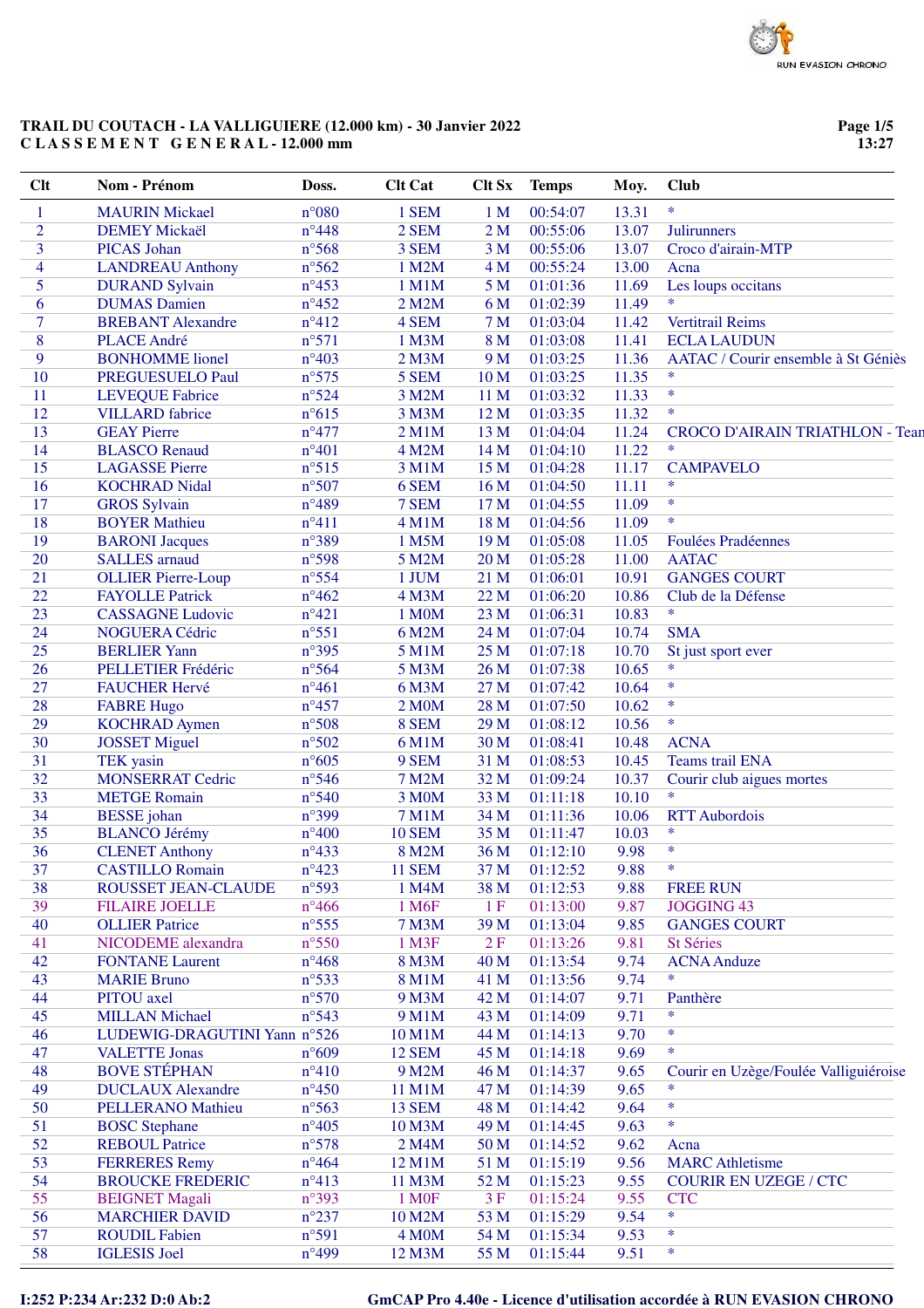**Page 2/5 13:27**

| <b>Clt</b> | Nom - Prénom                    | Doss.           | <b>Clt Cat</b>         | <b>Clt Sx</b> | <b>Temps</b> | Moy. | Club                       |
|------------|---------------------------------|-----------------|------------------------|---------------|--------------|------|----------------------------|
| 59         | <b>REUSE</b> Linda              | $n^{\circ}579$  | 2 M <sub>OF</sub>      | 4F            | 01:15:49     | 9.50 | <b>RC</b> Bellegarde       |
| 60         | CONDAL jean michel              | $n^{\circ}435$  | 3 M4M                  | 56 M          | 01:15:58     | 9.48 | $\ast$                     |
| 61         | <b>VERNET Patrick</b>           | $n^{\circ}613$  | 1 M6M                  | 57 M          | 01:16:12     | 9.45 | $\ast$                     |
| 62         | <b>NOGARET Laura</b>            | $n^{\circ}106$  | 1 SEF                  | 5F            | 01:16:18     | 9.44 | $\ast$                     |
| 63         | <b>FORTEL Nicolas</b>           | $n^{\circ}469$  | 11 M2M                 | 58 M          | 01:16:19     | 9.44 | $\ast$                     |
| 64         | <b>MELLET Jérémie</b>           | $n^{\circ}537$  | <b>5 M0M</b>           | 59 M          | 01:16:22     | 9.43 | $\ast$                     |
| 65         | MALLEN DROUIN SEBASTIE n°529    |                 | 13 M3M                 | 60 M          | 01:16:38     | 9.40 | <b>Foulées Pradéennes</b>  |
| 66         | <b>LAGNEAU Christophe</b>       | $n^{\circ}516$  | 2 M5M                  | 61 M          | 01:16:38     | 9.40 | S/L Saint-Mathieu Athletic |
| 67         | <b>MAGNANI Yoann</b>            | $n^{\circ}230$  | <b>14 SEM</b>          | 62 M          | 01:17:02     | 9.35 | $\ast$                     |
| 68         | <b>METGE Renaud</b>             | $n^{\circ}539$  | 12 M2M                 | 63M           | 01:17:14     | 9.32 | $\ast$                     |
| 69         | <b>SALES SIMON</b>              | $n^{\circ}$ 596 | <b>15 SEM</b>          | 64 M          | 01:17:37     | 9.28 | $\ast$                     |
| 70         | <b>LAFOND</b> Étienne           | $n^{\circ}512$  | 13 M1M                 | 65 M          | 01:17:38     | 9.28 | $\ast$                     |
| 71         | <b>GREVE Frédéric</b>           | $n^{\circ}488$  | 13 M2M                 | 66 M          | 01:18:04     | 9.22 | $\ast$                     |
| 72         | <b>BONNAL Kevin</b>             | $n^{\circ}404$  | <b>16 SEM</b>          | 67 M          | 01:18:09     | 9.21 | Courir sur les mains       |
| 73         | <b>MOLIERE Nicolas</b>          | $n^{\circ}545$  | 14 M1M                 | 68 M          | 01:18:09     | 9.21 | *                          |
| 74         | <b>PORTAL</b> guillaume         | $n^{\circ}573$  | 15 M1M                 | 69 M          | 01:18:26     | 9.18 | $\ast$                     |
| 75         | <b>LAURES BRUNO</b>             | n°519           | 3 M5M                  | 70 M          | 01:18:48     | 9.14 | <b>GARONS</b>              |
| 76         | <b>MILHAN</b> celine            | $n^{\circ}542$  | 1 M <sub>2</sub> F     | 6F            | 01:19:01     | 9.11 | saint series               |
| 77         | <b>GALLIEN Kevin</b>            | $n^{\circ}472$  | <b>17 SEM</b>          | 71 M          | 01:19:05     | 9.11 | $\ast$                     |
| 78         | <b>GALLIEN Laurent</b>          | $n^{\circ}471$  | 4 M4M                  | 72 M          | 01:19:05     | 9.11 | $\ast$                     |
| 79         | <b>LAPORTE Achille</b>          | $n^{\circ}518$  | 1 CAM                  | 73 M          | 01:19:12     | 9.09 | $\ast$                     |
| 80         | <b>PRIVAT Cedric</b>            | $n^{\circ}576$  | 14 M2M                 | 74 M          | 01:19:31     | 9.06 | Acna                       |
| 81         | <b>DUDON YVES</b>               | $n^{\circ}451$  | 5 M4M                  | 75 M          | 01:20:00     | 9.00 | ales triathlon             |
| 82         | <b>JUNG Pascal</b>              | $n^{\circ}504$  | <b>18 SEM</b>          | 76 M          | 01:20:24     | 8.96 | $\ast$                     |
| 83         | <b>STELLA</b> laura             | $n^{\circ}602$  | 2 SEF                  | 7F            | 01:20:45     | 8.92 | $\ast$                     |
| 84         | <b>PALOMBA SERGE</b>            | $n^{\circ}276$  | 6 M4M                  | 77 M          | 01:20:46     | 8.92 | Foulée-Castelpapale        |
| 85         | <b>CHALAYER Lucile</b>          | $n^{\circ}426$  | 3 SEF                  | <b>8F</b>     | 01:21:29     | 8.84 | $\ast$                     |
| 86         | <b>COHEN Benjamin</b>           | $n^{\circ}434$  | 16 M1M                 | 78 M          | 01:21:29     | 8.84 | $\ast$                     |
| 87         | <b>ROUX Vincent</b>             | n°594           | 17 M1M                 | 79 M          | 01:21:43     | 8.81 | <b>Nimes Marathon</b>      |
| 88         | <b>BRUN Bruno</b>               | $n^{\circ}416$  | 18 M1M                 | 80 M          | 01:21:54     | 8.79 | <b>AATAC</b>               |
| 89         | <b>CHEDDADI</b> Anaïs           | $n^{\circ}429$  | 4 SEF                  | 9F            | 01:22:40     | 8.71 | $\ast$                     |
| 90         | <b>FABRE LEO</b>                | $n^{\circ}456$  | 6 M0M                  | 81 M          | 01:22:56     | 8.68 | $\ast$                     |
| 91         | <b>KIEFFER Philippe</b>         | $n^{\circ}506$  | 19 M1M                 | 82 M          | 01:23:08     | 8.66 | <b>MARC</b> athlétisme     |
| 92         | <b>ZELMAR Léa</b>               | $n^{\circ}620$  | 5 SEF                  | 10F           | 01:23:22     | 8.64 | $\ast$                     |
| 93         | <b>PUJALTE</b> didier           | $n^{\circ}577$  | 14 M3M                 | 83 M          | 01:23:26     | 8.63 | <b>ACNA</b>                |
| 94         | <b>GINESTOUX MARC</b>           | $n^{\circ}480$  | 2 M6M                  | 84 M          | 01:23:40     | 8.61 | $\ast$                     |
| 95         | <b>MALLEN DROUIN LAURE</b>      | $n^{\circ}530$  | $2$ M $3F$             | 11F           | 01:23:57     | 8.58 | <b>Foulées Pradéennes</b>  |
| 96         | <b>REYNAUD</b> claudine         | $n^{\circ}580$  | 3 M3F                  | 12F           | 01:24:02     | 8.57 | *                          |
| 97         | <b>VIVIA</b> laurent            | $n^{\circ}617$  | 15 M3M                 | 85 M          | 01:24:08     | 8.56 | <b>Nimes Marathon</b>      |
| 98         | <b>MARAIS Karine</b>            | $n^{\circ}532$  | 4 M3F                  | 13F           | 01:24:14     | 8.55 | <b>ACNA</b>                |
| 99         | <b>DELON</b> Matthieu           | $n^{\circ}445$  | <b>19 SEM</b>          | 86 M          | 01:24:25     | 8.53 | $\ast$                     |
| 100        | <b>THIERRY Yoan</b>             | $n^{\circ}606$  | <b>20 SEM</b>          | 87 M          | 01:24:37     | 8.51 | <b>SMS</b>                 |
| 101        | <b>TEISSONNIERE Jean Denis</b>  | $n^{\circ}604$  | 4 M5M                  | 88 M          | 01:24:40     | 8.51 | $\ast$                     |
| 102        | <b>DELON</b> davy               | $n^{\circ}444$  | 15 M2M                 | 89 M          | 01:25:29     | 8.42 | $\ast$                     |
| 103        | <b>RIEU Nicolas</b>             | $n^{\circ}584$  | <b>7 M0M</b>           | 90 M          | 01:25:36     | 8.41 | $\ast$                     |
| 104        | <b>GENOLHAC Emeric</b>          | $n^{\circ}015$  | <b>8 M0M</b>           | 91 M          | 01:25:39     | 8.41 | $\ast$                     |
| 105        | <b>BRUN STEPHANIE</b>           | $n^{\circ}415$  | $2$ M <sub>2</sub> $F$ | 14 F          | 01:25:50     | 8.39 | <b>ACNA ANDUZE</b>         |
| 106        | <b>CAUSSE</b> pascal            | $n^{\circ}084$  | 7 M4M                  | 92 M          | 01:25:51     | 8.39 | <b>ASCP MELOX</b>          |
| 107        | PANTEL VINCENT                  | $n^{\circ}$ 558 | 9 M <sub>0</sub> M     | 93 M          | 01:26:25     | 8.33 | *                          |
| 108        | <b>ARJOL ERIC</b>               | $n^{\circ}385$  | 16 M3M                 | 94 M          | 01:26:28     | 8.33 | LES FOULEES PRADEENNES     |
| 109        | RODRIGUES DA SILVA Valent nº590 |                 | <b>21 SEM</b>          | 95 M          | 01:26:57     | 8.28 | Les foulées Saussinoises   |
| 110        | <b>FEUILLAT MARIE</b>           | $n^{\circ}465$  | 6 SEF                  | 15F           | 01:27:08     | 8.26 | <b>NIMES MARATHON</b>      |
| 111        | <b>DURAND</b> laure             | $n^{\circ}454$  | 3 M <sub>OF</sub>      | 16F           | 01:27:25     | 8.24 | <b>ACNA</b><br>$\ast$      |
| 112        | <b>OURAHMOUN Myriam</b>         | $n^{\circ}$ 556 | 7 SEF                  | 17F           | 01:27:48     | 8.20 | *                          |
| 113        | <b>CABALLE ARNAUD</b>           | $n^{\circ}418$  | 16 M2M                 | 96 M          | 01:27:56     | 8.19 |                            |
| 114        | <b>CIBIEN</b> nathalie          | $n^{\circ}431$  | 5 M3F                  | 18F           | 01:28:15     | 8.16 | courir a fabregues         |
| 115        | <b>NEMOZ Agnès</b>              | $n^{\circ}549$  | 4 M <sub>OF</sub>      | 19F           | 01:28:20     | 8.15 | Les bipèdes de la Vaunage  |
| 116        | <b>DALL'OGLIO Laurent</b>       | $n^{\circ}440$  | 17 M3M                 | 97 M          | 01:28:21     | 8.15 | acna                       |

### **I:252 P:234 Ar:232 D:0 Ab:2 GmCAP Pro 4.40e - Licence d'utilisation accordée à RUN EVASION CHRONO**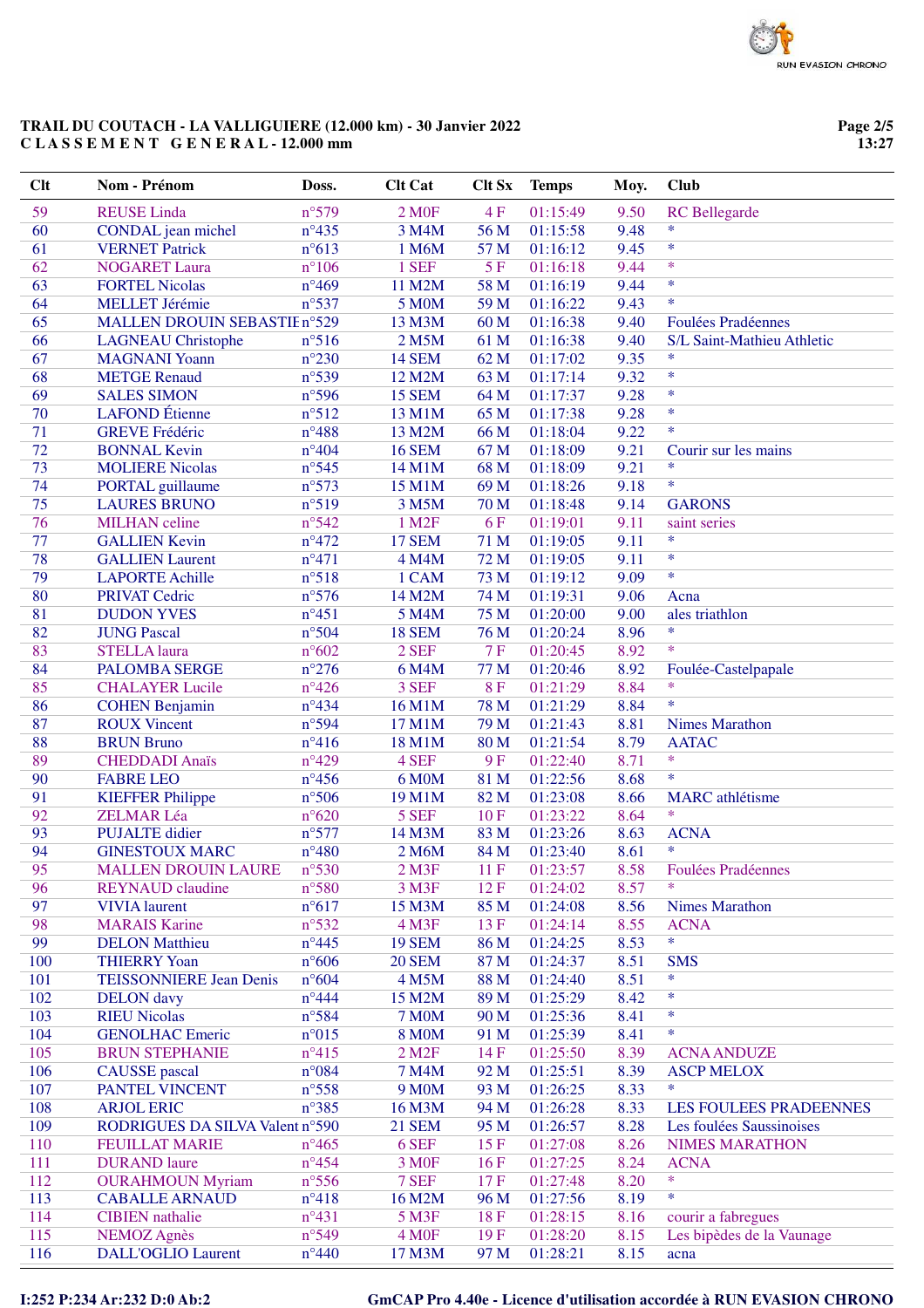**Page 3/5 13:27**

| Clt | Nom - Prénom                                      | Doss.           | <b>Clt Cat</b>     | <b>Clt Sx</b> | <b>Temps</b> | Moy.         | <b>Club</b>                          |
|-----|---------------------------------------------------|-----------------|--------------------|---------------|--------------|--------------|--------------------------------------|
| 117 | <b>PELAQUIE Marine</b>                            | n°561           | <b>5 MOF</b>       | 20F           | 01:28:27     | 8.14         | Asso vergeze                         |
| 118 | <b>ROUSSEL SABINE</b>                             | n°592           | 3 M <sub>2F</sub>  | 21F           | 01:29:49     | 8.02         | $\ast$                               |
| 119 | <b>LACOSTE Cyril</b>                              | $n^{\circ}511$  | 8 M4M              | 98 M          | 01:29:50     | 8.02         | In Cantal de Salers A.O.P We Trust ! |
| 120 | GONZALEZ jean françois                            | $n^{\circ}484$  | 9 M4M              | 99 M          | 01:29:55     | 8.01         | courir à Beaucaire                   |
| 121 | <b>MAUCOURT</b> michael                           | $n^{\circ}$ 536 | 17 M2M             | 100 M         | 01:29:55     | 8.01         | Courir à Beaucaire                   |
| 122 | <b>CERLATI</b> Aurelien                           | $n^{\circ}088$  | <b>10 M0M</b>      | 101 M         | 01:30:11     | 7.98         | $\ast$                               |
| 123 | <b>DI FUSCO Marine</b>                            | $n^{\circ}449$  | 8 SEF              | 22F           | 01:30:27     | 7.96         | $\ast$                               |
| 124 | <b>HANOUS</b> michael                             | $n^{\circ}493$  | <b>11 M0M</b>      | 102 M         | 01:30:27     | 7.96         | $\ast$                               |
| 125 | <b>DEBRAY</b> Loan                                | $n^{\circ}443$  | 12 M0M             | 103 M         | 01:30:27     | 7.96         | $\ast$                               |
| 126 | <b>PIACENTINO Florie</b>                          | n°567           | <b>6 M0F</b>       | 23 F          | 01:30:28     | 7.96         | $\ast$                               |
| 127 | <b>LE LEGADEC Emilie</b>                          | $n^{\circ}520$  | 9 SEF              | 24 F          | 01:30:31     | 7.96         | <b>Courir Ensemble</b>               |
| 128 | <b>GARNIER Marius</b>                             | $n^{\circ}474$  | 1 ESM              | 104 M         | 01:30:48     | 7.93         | $\ast$                               |
| 129 | <b>FABRE Jacques</b>                              | $n^{\circ}458$  | 1 M7M              | 105 M         | 01:30:51     | 7.93         | <b>Nimes Marathon</b>                |
| 130 | <b>HOPPE JEROME</b>                               | $n^{\circ}498$  | 18 M2M             | 106 M         | 01:30:57     | 7.92         | $\ast$                               |
| 131 | <b>FONT Julien</b>                                | $n^{\circ}046$  | 13 M0M             | 107 M         | 01:31:10     | 7.90         | $\ast$                               |
| 132 | <b>FAVARES</b> Steve                              | $n^{\circ}010$  | 19 M2M             | 108 M         | 01:31:11     | 7.90         | $\ast$                               |
| 133 | <b>SCHILLER</b> rené                              | n°599           | 5 M5M              | 109 M         | 01:31:36     | 7.86         | grésiathlé                           |
| 134 | <b>LAGARENNE</b> vincent                          | n°514           | 18 M3M             | 110 M         | 01:31:42     | 7.85         | <b>ACNA</b>                          |
| 135 | <b>CATHALA Serge</b>                              | n°513           | 6 M5M              | 111 M         | 01:31:53     | 7.84         | *                                    |
| 136 | <b>DELSOL AURELIEN</b>                            | $n^{\circ}447$  | 20 M1M             | 112 M         | 01:31:54     | 7.84         | *                                    |
| 137 | <b>RIGOLET PATRICIA</b>                           | n°585           | 4 M <sub>2F</sub>  | 25F           | 01:32:01     | 7.82         | Courir ensemble st genies            |
| 138 | <b>CATHALA Emilie</b>                             | $n^{\circ}424$  | <b>7 MOF</b>       | 26F           | 01:32:08     | 7.82         | *                                    |
| 139 | <b>GRANAT</b> christine                           | $n^{\circ}485$  | 1 M4F              | 27F           | 01:32:16     | 7.80         | acna                                 |
| 140 | <b>GENOLHAC Gael</b>                              | $n^{\circ}478$  | 21 M1M             | 113 M         | 01:32:16     | 7.80         | $\ast$                               |
| 141 | <b>OLIVAN Lucy</b>                                | $n^{\circ}058$  | <b>8 MOF</b>       | 28F           | 01:32:18     | 7.80         | $\ast$                               |
| 142 | <b>BLIARD</b> Isabelle                            | $n^{\circ}402$  | 5 M <sub>2F</sub>  | 29F           | 01:32:22     | 7.80         | <b>COURIR A BEAUCAIRE</b>            |
| 143 | <b>GUILYARDI Cécile</b>                           | $n^{\circ}491$  | 6 M3F              | 30F           | 01:32:38     | 7.77         | $\ast$                               |
| 144 | <b>DELRAN</b> camille                             | $n^{\circ}446$  | 19 M3M             | 114 M         | 01:32:38     | 7.77         | $\ast$                               |
| 145 | <b>LAPORTE Sylvain</b>                            | $n^{\circ}517$  | 20 M3M             | 115 M         | 01:32:38     | 7.77         | *                                    |
| 146 | <b>BOTTOLLIER Charlène</b>                        | $n^{\circ}407$  | 1 M1F              | 31 F          | 01:32:46     | 7.76         | <b>ACNA</b> Quissac                  |
| 147 | <b>MONTEL MARIE-JO</b>                            | $n^{\circ}547$  | 1 M5F              | 32F           | 01:32:57     | 7.75         | acna                                 |
| 148 | <b>RISO RAPHAËL</b>                               | $n^{\circ}$ 586 | 22 M1M             | 116 M         | 01:32:58     | 7.75         | $\ast$                               |
| 149 | <b>GARRIGUE Yves</b>                              | $n^{\circ}475$  | 2 M7M              | 117 M         | 01:33:32     | 7.70         | Foulées Pradéennes                   |
| 150 | <b>PIACENTINO Coralie</b>                         | $n^{\circ}$ 566 | <b>9 M0F</b>       | 33F           | 01:34:16     | 7.64         | $\ast$                               |
| 151 | <b>LYCZKO</b> Ghyslaine                           | $n^{\circ}527$  | 2 M4F              | 34 F          | 01:34:47     | 7.60         | $\ast$                               |
| 152 | <b>CASTEL Dominique</b>                           | $n^{\circ}422$  | <b>7 M3F</b>       | 35F           | 01:34:58     | 7.58         | SAINT CHRISTOL ATHLETIC CEVEN        |
| 153 | <b>KRAWEZIK Didier</b>                            | $n°$ 509        | 3 M6M              | 118 M         | 01:34:58     | 7.58         | <b>SCAC</b>                          |
| 154 |                                                   | $n^{\circ}616$  | 23 M1M             | 119 M         | 01:35:10     | 7.57         | *                                    |
| 155 | <b>VINCENT PATRICK</b>                            | n°396           | $2$ M1F            |               |              |              |                                      |
| 156 | <b>BERNARD</b> Virginie<br><b>MINEFF SANDRINE</b> | $n^{\circ}$ 544 | 3 M4F              | 36F<br>37 F   | 01:35:13     | 7.56<br>7.54 | 3M<br>RUNNING CLUB DE BELLEGARDE     |
| 157 |                                                   | $n^{\circ}619$  |                    |               | 01:35:30     | 7.52         | ∗                                    |
| 158 | <b>VOLPE Catherine</b><br><b>VOLPE Pascal</b>     | $n^{\circ}618$  | 4 M4F              | 38 F          | 01:35:45     | 7.52         | *                                    |
| 159 | <b>JAUME</b> Sandrine                             | $n^{\circ}500$  | 7 M5M              | 120 M         | 01:35:45     | 7.52         |                                      |
|     |                                                   |                 | 8 M3F              | 39 F          | 01:35:47     |              | <b>BLACKF22 LUEUR</b><br>∗           |
| 160 | <b>PIERREDON Sandra</b>                           | $n^{\circ}569$  | <b>10 M0F</b>      | 40 F          | 01:36:40     | 7.45         | *                                    |
| 161 | <b>PESSIN</b> serge                               | $n^{\circ}$ 565 | 8 M5M              | 121 M         | 01:36:48     | 7.44         |                                      |
| 162 | <b>SMIS FANNY</b>                                 | $n^{\circ}601$  | 6 M <sub>2F</sub>  | 41 F          | 01:36:59     | 7.42         | <b>RC BELLEGARDE</b>                 |
| 163 | HERNANDEZ JEAN-FRANÇOn°497                        |                 | 4 M6M              | 122 M         | 01:37:01     | 7.42         | <b>GANGES COURT</b><br>*             |
| 164 | <b>AUGER Emilie</b>                               | n°388           | <b>10 SEF</b>      | 42 F          | 01:37:16     | 7.40         |                                      |
| 165 | <b>MARTINEZ</b> samantha                          | $n^{\circ}$ 535 | <b>11 MOF</b>      | 43 F          | 01:37:27     | 7.39         | courir en uzege                      |
| 166 | <b>HAON</b> Maryse                                | $n^{\circ}494$  | 2 M <sub>5F</sub>  | 44 F          | 01:37:48     | 7.36         | scac                                 |
| 167 | <b>SALES Jb</b>                                   | n°597           | <b>22 SEM</b>      | 123 M         | 01:38:01     | 7.35         | Fatfit                               |
| 168 | <b>LEBBE</b> Valerie                              | $n^{\circ}521$  | 5 M4F              | 45 F          | 01:38:02     | 7.34         | Courir club Aigues mortes            |
| 169 | <b>GUITTE Marie</b>                               | $n^{\circ}492$  | 12 M <sub>OF</sub> | 46F           | 01:38:24     | 7.32         | *                                    |
| 170 | <b>ROCHE Franck</b>                               | $n^{\circ}588$  | 14 M0M             | 124 M         | 01:38:25     | 7.32         | <b>Domessargues Running</b>          |
| 171 | <b>ATHES Virginie</b>                             | n°387           | <b>7 M2F</b>       | 47 F          | 01:38:47     | 7.29         | $\ast$                               |
| 172 | <b>LEMAITRE Elodie</b>                            | $n^{\circ}522$  | 13 M <sub>OF</sub> | 48 F          | 01:39:16     | 7.25         | *                                    |
| 173 | <b>CLARISSE</b> remy                              | $n^{\circ}432$  | 24 M1M             | 125 M         | 01:39:28     | 7.24         | *                                    |
| 174 | <b>AMARGIER Didier</b>                            | n°383           | 21 M3M             | 126 M         | 01:39:30     | 7.24         | *                                    |

# **I:252 P:234 Ar:232 D:0 Ab:2 GmCAP Pro 4.40e - Licence d'utilisation accordée à RUN EVASION CHRONO**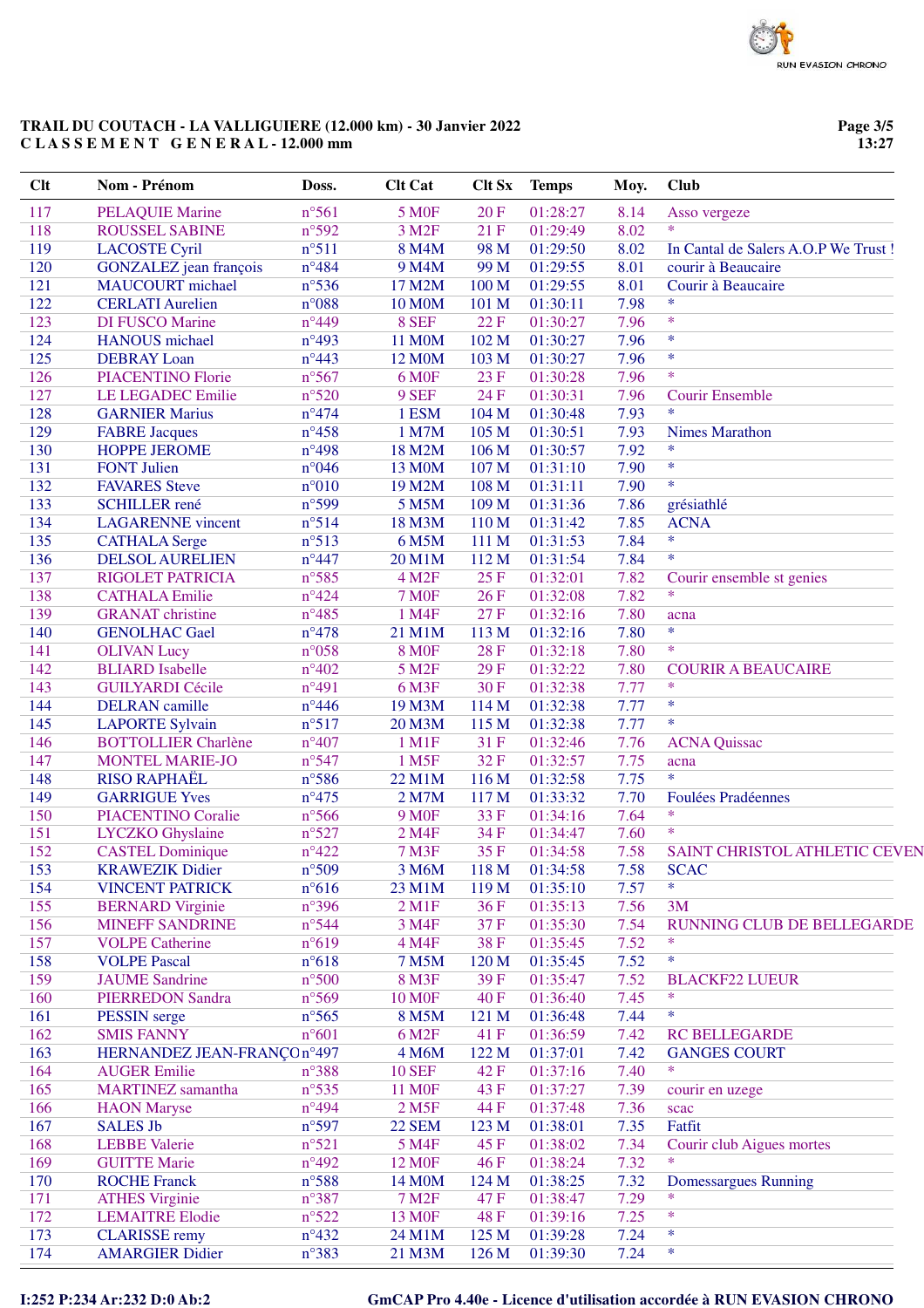**Page 4/5 13:27**

| Clt | Nom - Prénom                 | Doss.          | <b>Clt Cat</b>      | <b>Clt Sx</b> | <b>Temps</b> | Moy. | <b>Club</b>                   |
|-----|------------------------------|----------------|---------------------|---------------|--------------|------|-------------------------------|
| 175 | <b>FREITAG Conny</b>         | $n^{\circ}470$ | 8 M <sub>2F</sub>   | 49F           | 01:39:30     | 7.24 | Bipedes de la Vaunage         |
| 176 | <b>BROUILLET Jean-Paul</b>   | $n^{\circ}414$ | 9 M5M               | 127 M         | 01:39:54     | 7.21 | Les Foulées Pradéennes        |
| 177 | <b>HARDY SOPHIE</b>          | $n^{\circ}495$ | <b>11 SEF</b>       | 50F           | 01:40:06     | 7.19 | $\ast$                        |
| 178 | <b>HARDY CLARA</b>           | $n^{\circ}496$ | <b>12 SEF</b>       | 51F           | 01:40:07     | 7.19 | $\ast$                        |
| 179 | <b>MALLET Patricia</b>       | $n^{\circ}531$ | 9 M3F               | 52F           | 01:40:12     | 7.19 | les foulées prédéennes        |
| 180 | <b>PLAZA FREDERIC</b>        | $n^{\circ}572$ | 10 M4M              | 128 M         | 01:40:33     | 7.16 | <b>ACN ANDUZE</b>             |
| 181 | <b>MARTINEZ Bruno</b>        | $n^{\circ}534$ | 22 M3M              | 129 M         | 01:40:51     | 7.14 | Saint Gely du Fesc Athletisme |
| 182 | <b>BARTHELAT Julien</b>      | n°391          | 20 M2M              | 130 M         | 01:41:01     | 7.13 | $\ast$                        |
| 183 | <b>GONGORA</b> frederique    | $n^{\circ}483$ | 6 M4F               | 53F           | 01:41:04     | 7.12 | <b>AATAC</b>                  |
| 184 | <b>CUCHE</b> isabelle        | $n^{\circ}438$ | 9 M <sub>2F</sub>   | 54 F          | 01:41:06     | 7.12 | <b>EVA VAUVERT</b>            |
| 185 | GARZO jacky                  | $n^{\circ}476$ | 5 M6M               | 131 M         | 01:41:06     | 7.12 | eva vauvert                   |
| 186 | <b>MOUTON Fabienne</b>       | n°548          | 10 M3F              | 55F           | 01:41:22     | 7.10 | $\ast$                        |
| 187 | <b>FARKAS SABRINA</b>        | $n^{\circ}460$ | 3 M1F               | 56F           | 01:41:27     | 7.10 | <b>ACNA</b>                   |
| 188 | <b>GRAVIL Sebastien</b>      | $n^{\circ}486$ | 21 M2M              | 132 M         | 01:41:29     | 7.10 | $\ast$                        |
| 189 | <b>VALERA</b> laurent        | $n^{\circ}608$ | 23 M3M              | 133 M         | 01:41:54     | 7.07 | $\ast$                        |
| 190 | MALLEN DROUIN MARGOT n°528   |                | <b>13 SEF</b>       | 57F           | 01:42:20     | 7.04 | <b>Foulées Pradéennes</b>     |
| 191 | <b>LETOFFE LAURA</b>         | $n^{\circ}523$ | <b>14 SEF</b>       | 58F           | 01:42:38     | 7.02 | <b>AATAC</b>                  |
| 192 | <b>SEGURA Sophie</b>         | $n^{\circ}077$ | <b>15 SEF</b>       | 59F           | 01:42:38     | 7.02 | $\ast$                        |
| 193 | <b>CHARRE Nicolas</b>        | $n^{\circ}428$ | 24 M3M              | 134 M         | 01:42:39     | 7.01 | <b>AATAC</b>                  |
| 194 | <b>BOSCH Yann</b>            | $n^{\circ}406$ | 15 M0M              | 135 M         | 01:43:13     | 6.98 | $\ast$                        |
| 195 | <b>BARONI</b> Joëlle         | $n^{\circ}390$ | 2 M <sub>6F</sub>   | 60F           | 01:43:38     | 6.95 | St Mathieu Athlétic           |
| 196 | <b>ROYER Pascal</b>          | $n^{\circ}595$ | 25 M1M              | 136 M         | 01:43:46     | 6.94 | $\ast$                        |
| 197 | <b>CHENIN Yannick</b>        | $n^{\circ}430$ | 23 SEM              | 137 M         | 01:43:53     | 6.93 | $\ast$                        |
| 198 | <b>BESSODES Olivier</b>      | $n^{\circ}070$ | 22 M2M              | 138 M         | 01:43:55     | 6.93 | $\ast$                        |
| 199 | <b>ARRIBAT DAUMET Anne</b>   | n°386          | 10 M <sub>2F</sub>  | 61 F          | 01:44:29     | 6.89 | $\ast$                        |
| 200 | <b>BOYER</b> Emeline         | $n^{\circ}060$ | 1 CAF               | 62F           | 01:44:29     | 6.89 | $\ast$                        |
| 201 | <b>BOUDIN Sandrine</b>       | $n^{\circ}408$ | 11 M2F              | 63F           | 01:44:43     | 6.88 | $\ast$                        |
| 202 | <b>BERTHET PATRICK</b>       | n°397          | 6 M6M               | 139 M         | 01:44:51     | 6.87 | $\ast$                        |
| 203 | <b>GERVAIS Beatrix</b>       | $n^{\circ}479$ | 11 M3F              | 64F           | 01:44:53     | 6.87 | $\ast$                        |
| 204 | <b>GAONA</b> Denise          | $n^{\circ}473$ | 3 M <sub>5F</sub>   | 65F           | 01:44:54     | 6.86 | Courir à Beaucaire            |
| 205 | <b>BOULLE Sébastien</b>      | $n^{\circ}409$ | 26 M1M              | 140 M         | 01:45:02     | 6.86 | Courir à Beaucaire            |
| 206 | <b>FERREIRA</b> Celine       | $n^{\circ}463$ | <b>16 SEF</b>       | 66F           | 01:45:46     | 6.81 | $\ast$                        |
| 207 | <b>MICHEL Claude</b>         | n°541          | 4 M <sub>5F</sub>   | 67F           | 01:46:19     | 6.77 | <b>NIMES MARATHON</b>         |
| 208 | <b>VASLOT CHRISTOPHE</b>     | $n^{\circ}612$ | 11 M4M              | 141 M         | 01:46:50     | 6.74 | $\ast$                        |
| 209 | <b>BRUNEL Michaël</b>        | $n^{\circ}417$ | 25 M3M              | 142 M         | 01:46:53     | 6.74 | <b>EVA Vauvert</b>            |
| 210 | <b>FIORE Gerard</b>          | $n^{\circ}467$ | 26 M3M              | 143 M         | 01:47:06     | 6.72 | Scac                          |
| 211 | <b>REYNAUD</b> philippe      | $n^{\circ}581$ | 12 M4M              | 144 M         | 01:47:07     | 6.72 | *                             |
| 212 | <b>VIATGE Frédéric</b>       | $n^{\circ}614$ | 27 M3M              | 145 M         | 01:47:18     | 6.71 | *                             |
| 213 | <b>GODARD</b> jeanne         | $n^{\circ}482$ | 12 M <sub>2</sub> F | 68F           | 01:47:24     | 6.70 | <b>FREERUN</b>                |
| 214 | <b>GUERIN</b> severine       | $n^{\circ}490$ | 3 M <sub>6F</sub>   | 69F           | 01:47:39     | 6.69 | Nimes marathon                |
| 215 | <b>DANY</b> Monique          | $n^{\circ}442$ | <b>7 M4F</b>        | 70 F          | 01:47:53     | 6.67 | eva vauvert                   |
| 216 | <b>SUZZI Marie Françoise</b> | $n^{\circ}603$ | 5 M <sub>5</sub> F  | 71 F          | 01:48:14     | 6.65 | *                             |
| 217 | <b>MERLIN</b> maxime         | $n^{\circ}538$ | 16 M0M              | 146 M         | 01:48:41     | 6.63 | $\ast$                        |
| 218 | <b>KUCHARCZYK</b> nicole     | $n^{\circ}510$ | 8 M4F               | <b>72F</b>    | 01:50:02     | 6.54 | $\ast$                        |
| 219 | <b>BASTY Nicolas</b>         | $n^{\circ}392$ | <b>24 SEM</b>       | 147 M         | 01:50:30     | 6.52 | $\ast$                        |
| 220 | <b>BENTAHAR Nathalie</b>     | n°394          | 12 M3F              | 73 F          | 01:51:14     | 6.47 | Les foulées Pradéennes        |
| 221 | <b>ARJOL MAGUELONNE</b>      | n°384          | 13 M3F              | 74 F          | 01:51:49     | 6.44 | <b>LES FOULEES PRADEENNES</b> |
| 222 | D HARBOULLÉ Jacques          | $n^{\circ}439$ | 1 M8M               | 148 M         | 01:52:19     | 6.41 | <b>COURIR A VAUVERT</b>       |
| 223 | <b>COQUILLAT Dominique</b>   | $n^{\circ}436$ | 4 M6F               | 75F           | 01:53:30     | 6.34 | Les Foulées Pradéennes        |
| 224 | <b>BERTRAND KARINE</b>       | $n^{\circ}398$ | 13 M <sub>2F</sub>  | 76F           | 01:54:53     | 6.27 | $\ast$                        |
| 225 | <b>MAZEL Camille</b>         | $n^{\circ}116$ | <b>17 SEF</b>       | 77 F          | 01:58:56     | 6.05 | $\ast$                        |
| 226 | <b>CAUSSE JULIA</b>          | $n^{\circ}425$ | 14 M <sub>OF</sub>  | <b>78 F</b>   | 01:59:13     | 6.04 | $\ast$                        |
| 227 | <b>CABO</b> christine        | $n^{\circ}419$ | 9 M <sub>4F</sub>   | 79 F          | 02:06:12     | 5.71 | courir club aigue mortes      |
| 228 | <b>GIRARDEAU Brigitte</b>    | $n^{\circ}481$ | 14 M3F              | <b>80F</b>    | 02:07:33     | 5.65 | $\ast$                        |
| 229 | <b>PRABONNEAU Dominique</b>  | n°574          | 1 M9M               | 149 M         | 02:09:51     | 5.55 | Les Foulées Pradéennes        |
| 230 | <b>CARAYOL Elodie</b>        | $n^{\circ}420$ | <b>18 SEF</b>       | 81F           | 02:09:53     | 5.54 | $\ast$                        |
| 231 | <b>DAMADE</b> Anne-Marie     | $n^{\circ}441$ | 5 M6F               | 82F           | 02:11:04     | 5.49 | $\ast$                        |
| 232 | <b>ESPIC Claire</b>          | $n^{\circ}455$ | 4 M1F               | 83F           | 02:21:49     | 5.08 | $\ast$                        |